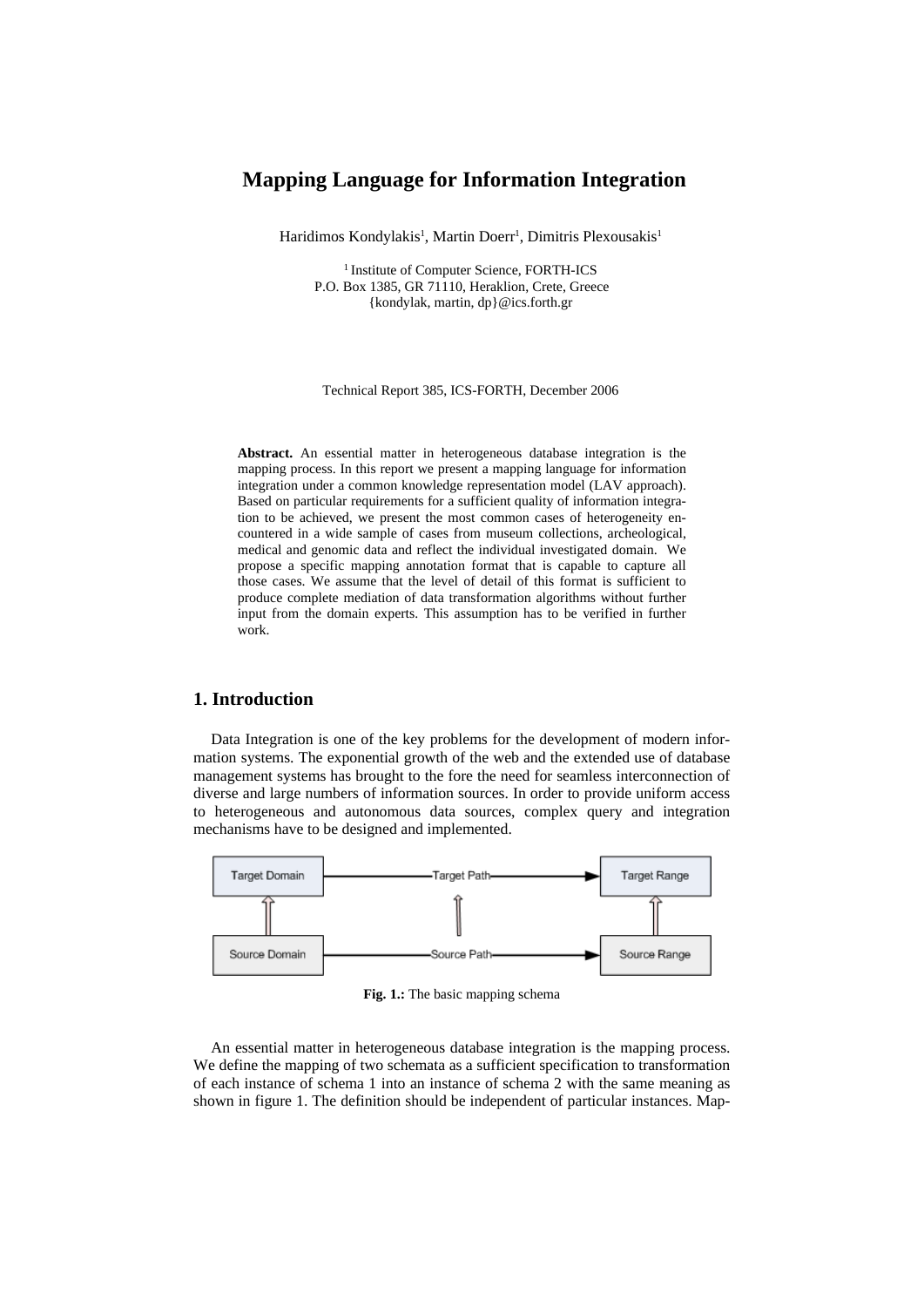ping should allow for implementing an automatic transformation algorithm for all instances of schema 1 into instances of schema 2, only following the specification of the transformation.

In this work we assume that the target schema is an ontology or a knowledge representation model that uses nodes, links, properties, multiple ISA's and multiple instantiations to describe an appropriate domain of interest. The target schema does not enforce cardinality constraints on links, so we don't have to deal with heterogeneity concerning cardinalities. Moreover, we assume that the source schemata can be described using entity-relationship or XML models.

We suppose that the mapping definitions are produced manually or semiautomatically by a domain expert, possibly assisted by an IT expert. A suitable part of an ontology in a suitable encoding can be used or interpreted as Target Schema. In this report we use as example target schema the CIDOC Conceptual Reference Model that provides definitions and a formal structure for describing the implicit and explicit concepts and relationships used in cultural heritage documentation (Crofts et al. 2005). Whereas the CIDOC CRM was created for information from cultural heritage, it is adequate to model other domains as well.

# **2. Cases of Heterogeneity that mapping should cover**

The process of creating the mapping rules is not a straightforward process since multiple conditions and cases may exist. The problem of defining mappings between arbitrary schemata can not be solved in all cases. Moreover instances of schemata may not follow the intended meaning of the source schema and thus cause exceptions. However in a given domain and assuming certain qualities of the target schema, the cases of heterogeneity are normally quite limited.

In order to overcome those problems we suggest defining a mapping mechanism that will cover the most common cases and to extend the mechanism on demand – may be by inserting custom functions, pre- or post-processing - to cover the cases we have missed so far. Those most common cases were collected from museum collections, archeological, medical and genomic data and models. We believe that the most common cases in these domains reflect as well the general most common cases.

The mapping mechanism should be intuitive enough so that the domain expert can understand it, use it, or at least verify it. In order to do that we should examine carefully the most common cases of heterogeneity between the Source and Target Schema in our application context.

Our model can be used for mapping from XML and Relational Databases to an ontology defined in RDF-OWL or similar formats. Moreover this model can be used in simple object-oriented databases too. For relational databases, we interpret their schema as Semantic model. In order to do that we

- Interpret tables, columns as entities
- Interpret complete records as entity instances
- Interpret fieldnames both as relationships and entities
- Interpret field contents as entity instances.

Each field is interpreted as class-role-class (c-r-c) in the sequence called source path, the whole schema is decomposed in c-r-c's and each c-r-c is mapped individually to the target schema. In order to have an efficient mapping we need to define.

a) The mapping between the Source Domain and the Target Domain.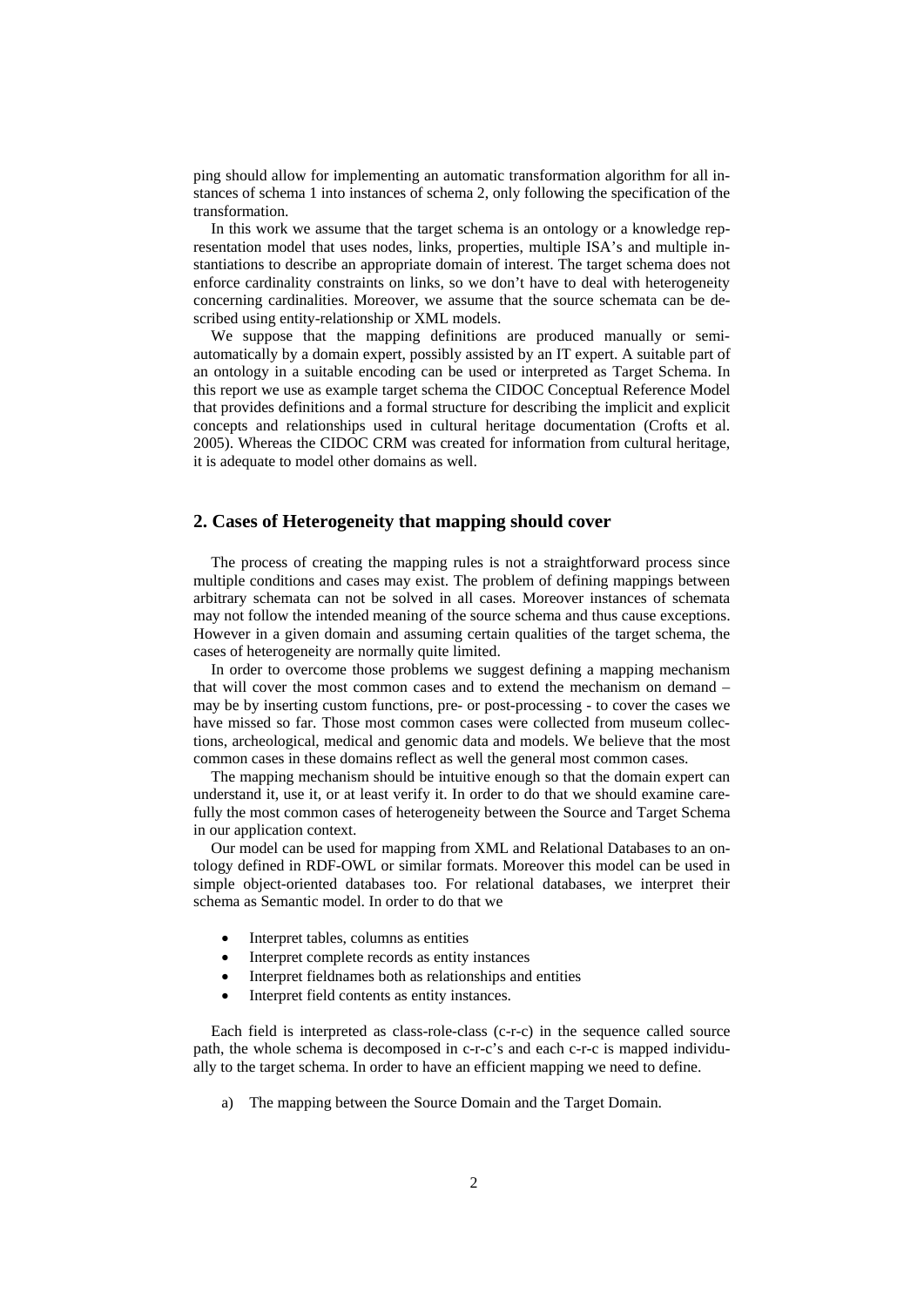- b) The mapping between the Source Range and the Target Range.
- c) The proper Source Path.
- d) The proper Target Path.
- e) The mapping between Source Path and Target Path
- f) In some cases, we may need to combine paths sharing the same instances

To the best of our knowledge, no other mapping language or mechanism provides such definitions, and most of them assume that some of those are implicitly defined by procedural code. We argue that all of the previous definitions should be explicitly defined in order to have efficient mapping rules.

Below, we present the most common cases of heterogeneity encountered. We have to note that the CIDOC CRM does not enforce cardinality constraints in the target schema.

#### **Case 1. Introducing an intermediate node.**



**Fig. 2.** Introducing an intermediate node

In this case, an intermediate node should be introduced in order to define precisely the whole path that needs to be mapped to the source path. This is because in the source model, it is common to compact a large path into a single relation (usually events) when no information needs to be stored in the intermediate nodes. Those intermediate nodes are necessary when other schemata have information that relates the intermediate node. This is implemented in the proposed mapping format by the "*internal\_link*" and "*internal\_path*" tags than can exist within a "*target\_path*" tag that provides us the capability to have many intermediate link and paths.

#### **Case 2. Compound Contraction**

Frequently observed mainly in addresses, species names, coordinates etc, is the Compound contraction. In this case, several classes in the source schema are parts of one identifier for one real-life thing, one class in our target schema. There must be a way to declare that all those classes are parts of the same class in out target schema (Gruber 1993). This is implemented in the proposed mapping format by the attribute "*compound\_on*" of the "*combined\_links*" tag.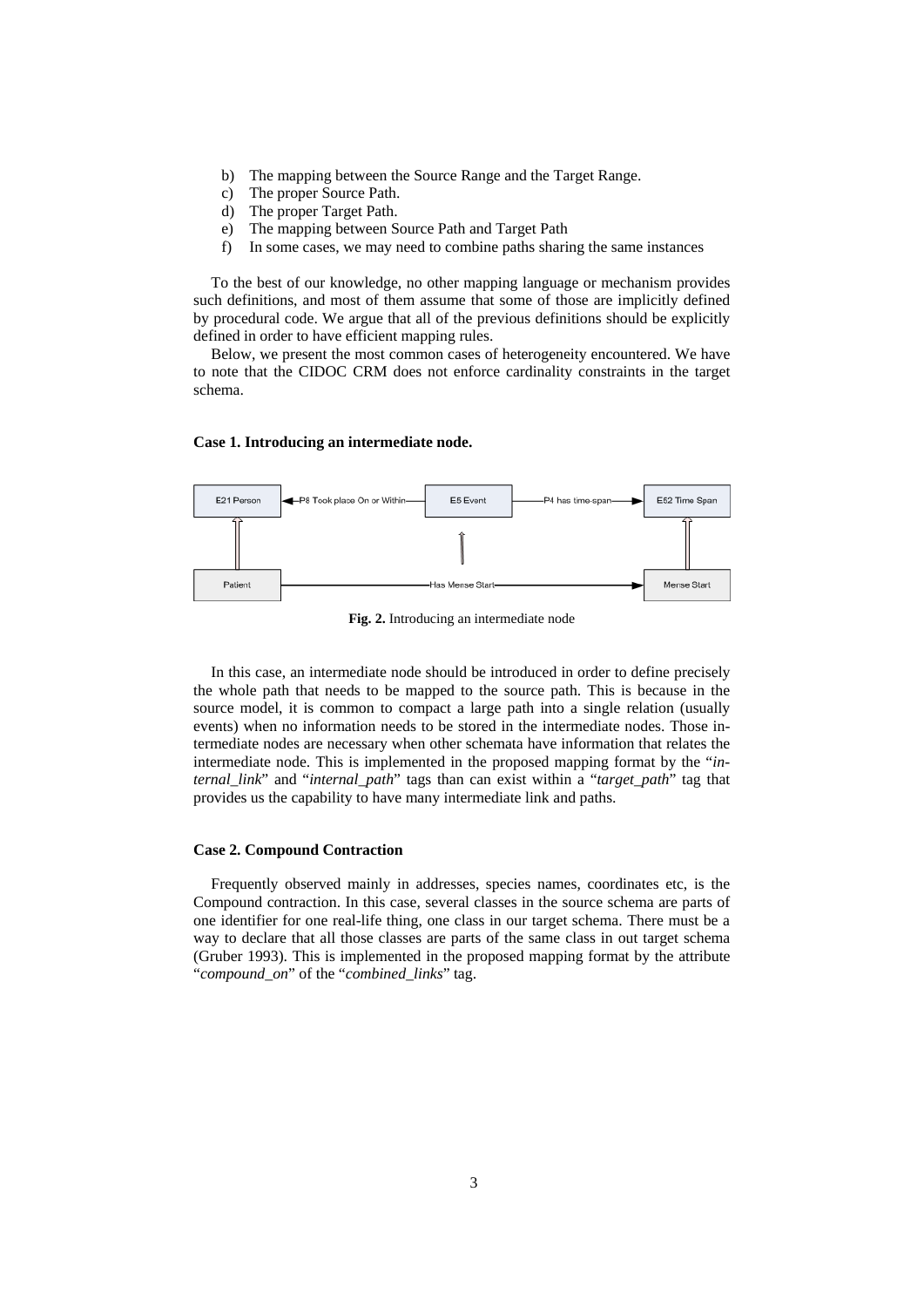

**Fig. 3.** Compound Contraction

### **Case 3. Parallel to Nested**

There are cases, where in the source schema, a class A is related to other classes Bi, and those relations imply causal connection between some of the related classes Bi, rather than between A and Bi, as stated in the schema. This denormalized form is typically idiosyncratic to one source schema. Therefore those connections must be made explicit in order to insure interoperability with information from other sources. For example as we can see in previous figure, in the source model. "Hybridization" is related to "*Labeled Extract Quantity*". However "*Labeled Extract Quantity*" is a class that should be related to a "*Labeled Extract*" since in reality it is it's attribute.



**Fig. 4.** Parallel to nested

## **Case 4. Parallel to Intermediate Parallel**

This case only extends the previous one: Two relations in the source schema mapped to a path in the target schema with the same intermediate node. Note that not only the class of the intermediate node is the same but also the instance by which the intermediate node has to be instantiated is the same for the mapping of both paths.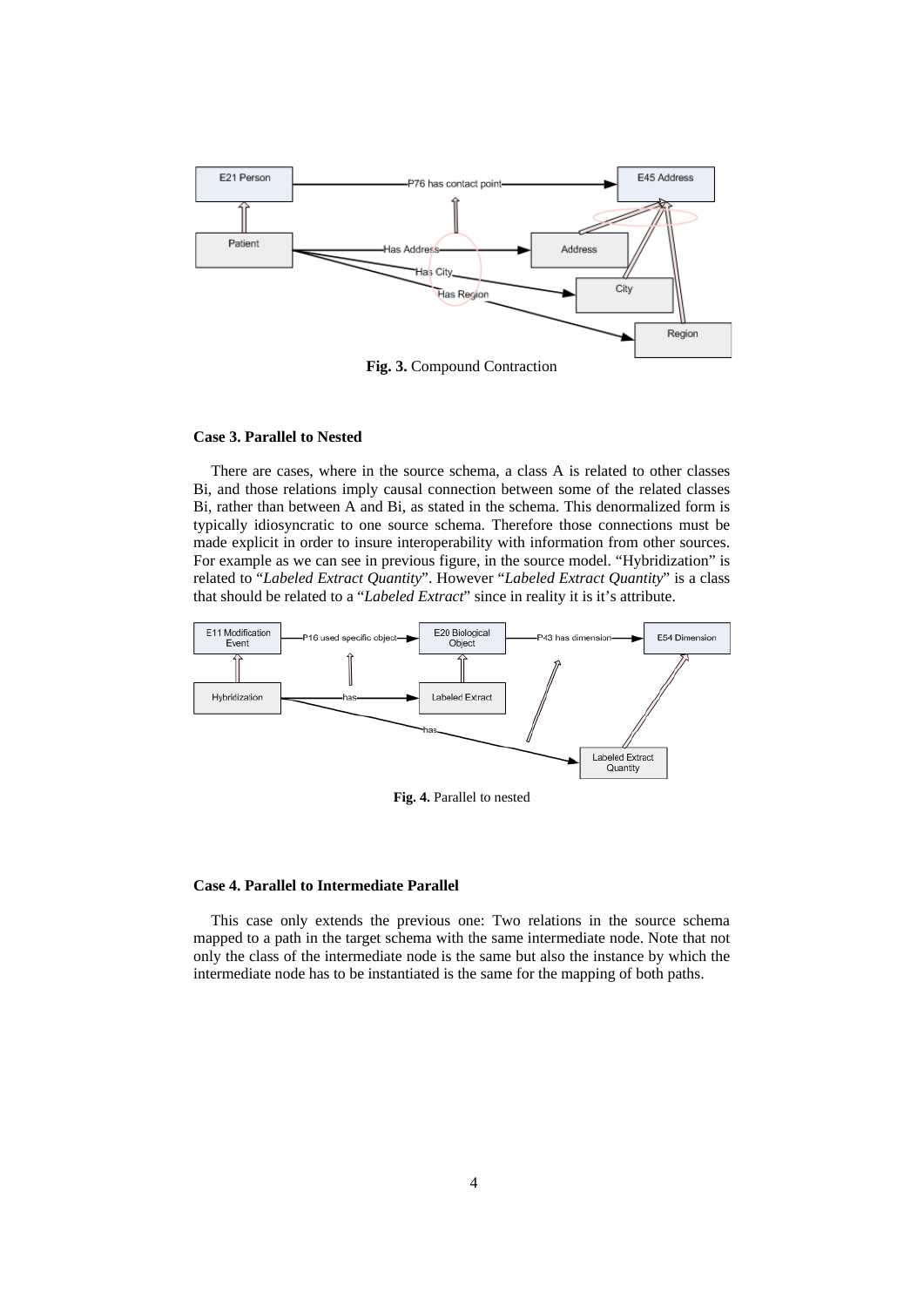

**Fig. 5.** Parallel to Intermediate Parallel

## **Case 5. Same instance participates in multiple mappings**

Therefore, we need a general mechanism to define that the same instance of a class in a mapping rule appears in multiple mappings. This is implemented in the proposed mapping format by the attribute "*joined\_on*" of the "*combined\_links*" tag and by using several "*link\_maps*" within the "*combined\_links*" tag.

### **Case 6. Conditions**

Finally we need a mechanism to define the following simple conditions the mapping depends on:

- a)That an attribute of an instance is equal to a term or constant
	- e.g if instance.Attribute=" ... "
- b) That an attribute of an instance is a term a subsumed by another term b e.g if instance.Attribute ⊂ term b
- c) That an instance of the attribute exists or not.

Those most common conditions cases described here, are confirmed from the MIDAS ( a manual and data standard in monument inventories developed by FISH) mapping effort using CIDOC CRM. This is implemented in the proposed mapping format by the tags "*src\_path\_condition*", "*target\_path\_condition*", "*src\_domain\_condition*", "*target\_range\_condition*" and the "*value\_binding*" attribute of the "*internal\_link*" tag.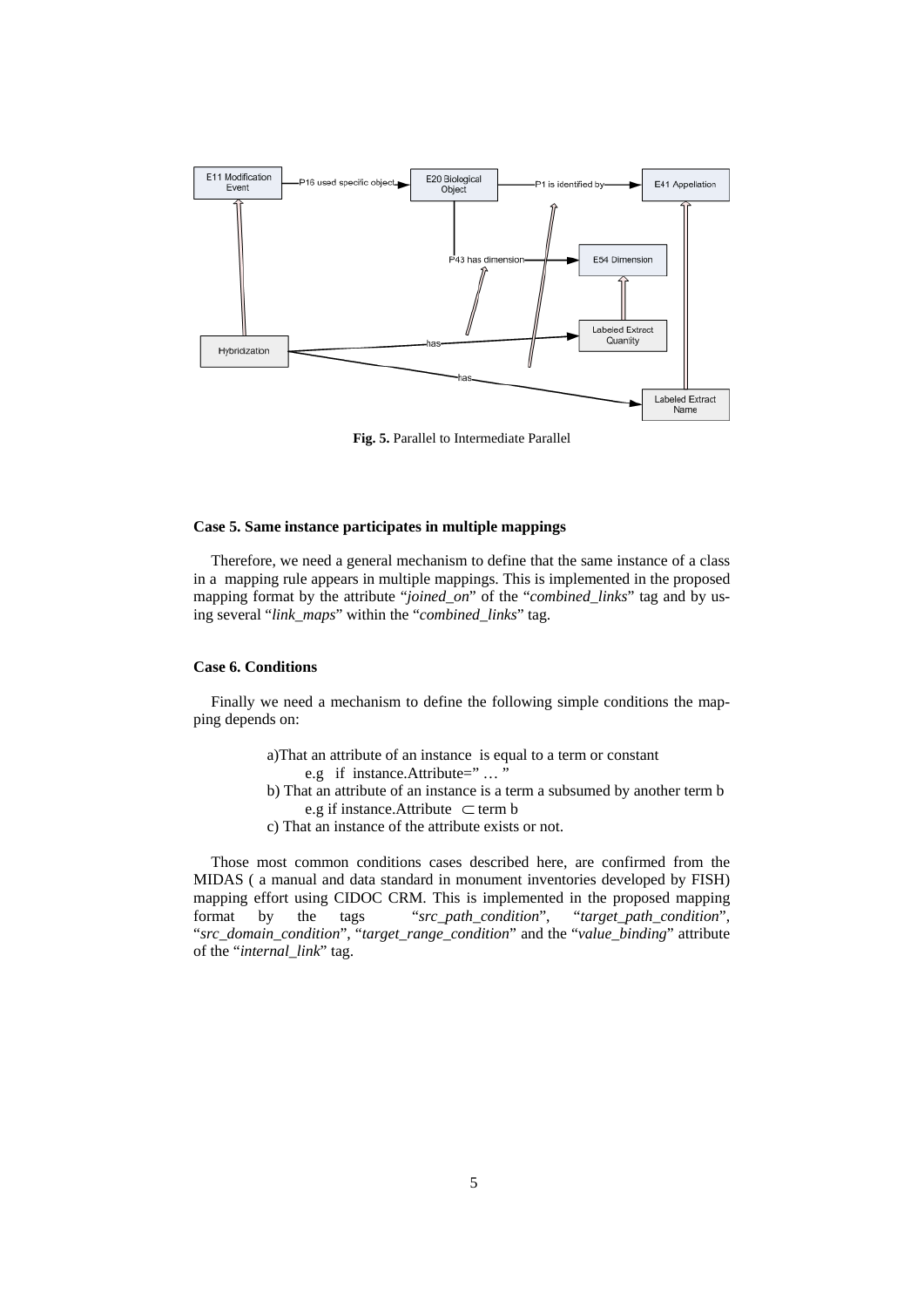# **3. Proposing a Mapping Annotation Format**



**Fig. 6.** The schematic DTD of the mappings file

The basic mapping annotation format and the corresponding DTD is shown in figure 6 and 8.

# **Specifying Mapping Conditions**

Moreover, we have to specify those mapping conditions. In those conditions, AND, OR, NOT operators should be available. The syntax proposed is shown in the figure 7.

```
F if_condition 
if_condition: 
  if_condition AND if_condition
   | if_condition OR if_condition
   | NOT if_condition
   | condition
condition: 
  entity ISA entity 
  | entity EXISTS
   | entity = eterm
eterm: 
  term| constant
```
**Fig. 7** The mapping condition syntax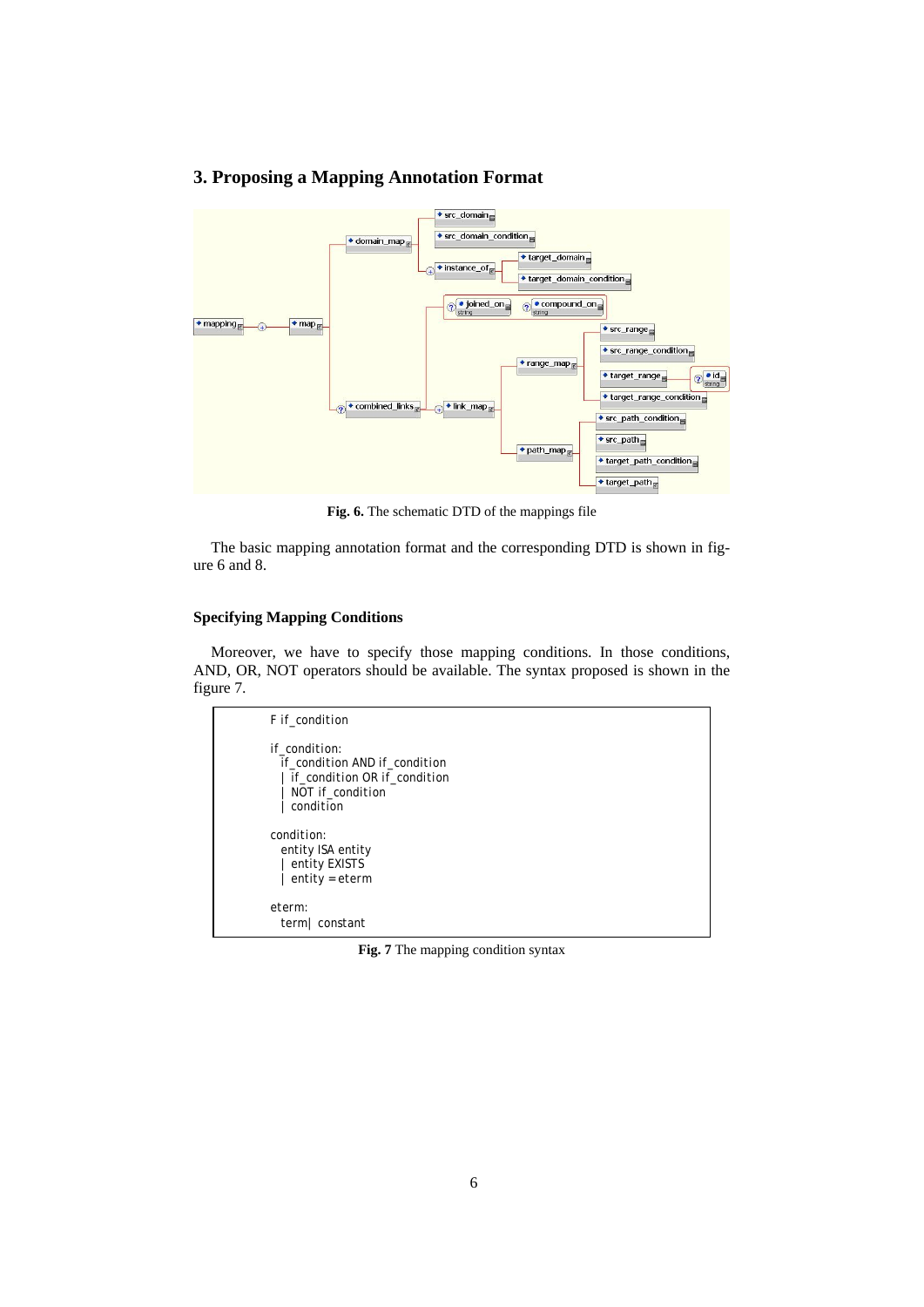

**Fig. 8** The schematic DTD of the mappings file

# **4. Examples**

In order to fully understand the whole mapping schema several examples should be presented.

## **Case 3 Example**

The mappings that correspond to figure 9 are presented bellow in figure 11. It is common case, to have a single domain mapping and some range mappings so as we can see in the example we don't have to declare again the domain mapping. Moreover we can declare that the same instance of a class in a mapping rule appears in multiple mappings using the attribute "*joined*\_*on*" of the "*combined\_links*" tag. Note that when we have a value binding, we use the attribute "*value\_binding*" of the tag "*int\_entity*".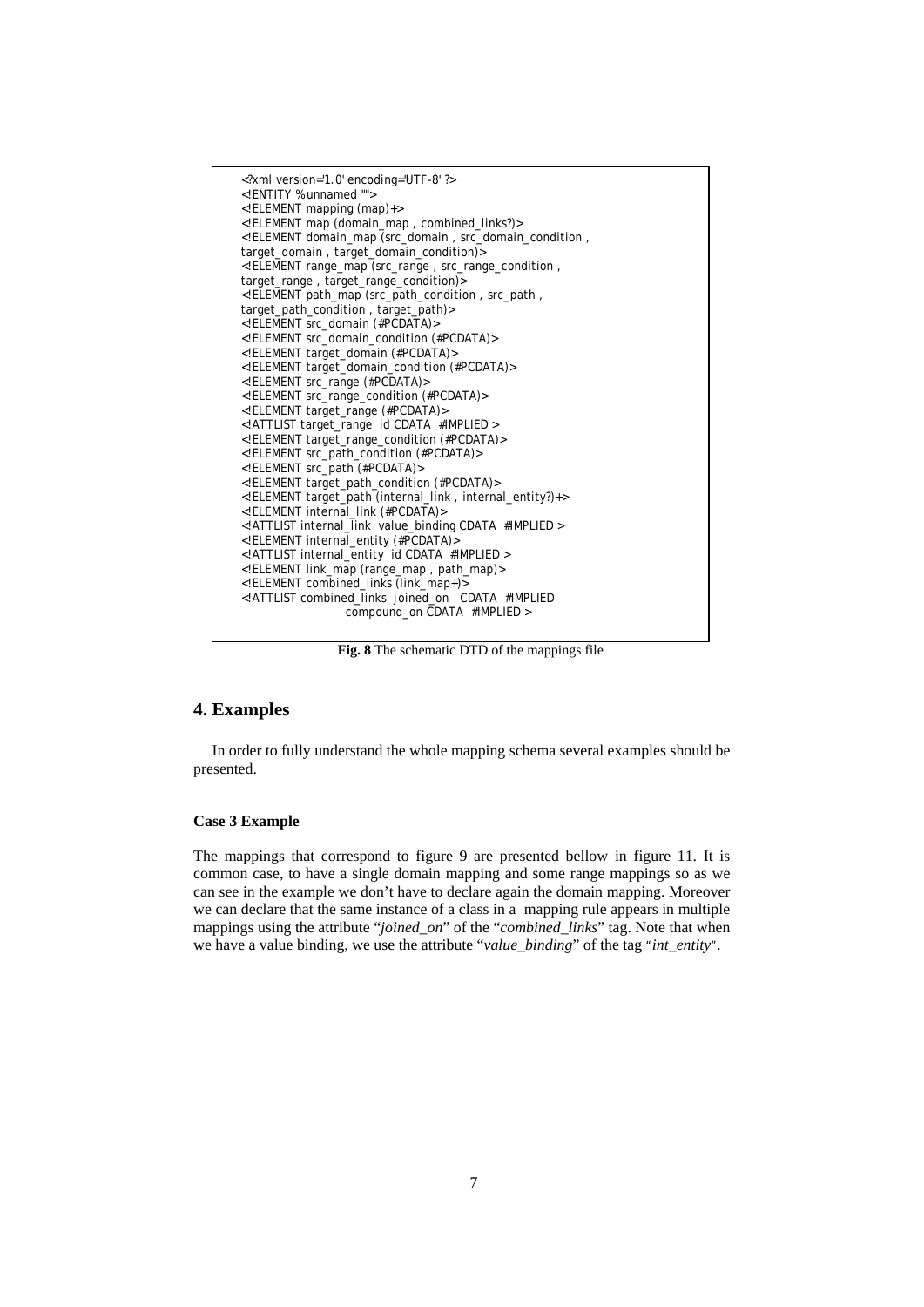

**Fig. 9.** Parallel to nested

```
<mapping>
       <map> 
         <domain_map> 
            <src_domain>Hybridization</src_domain> 
            <target_domain >E11 Modification Event</ target_domain> 
        </domain_map> 
         <combined_links joined_on='x2'> 
           <link_map> 
                <range_map> 
                          <src_range> Labelled Extract</src_range >
                          <target_range id='x2'>E20 Biological Object 
                           </ target_range > 
                </range_map> 
                <path_map> 
                           <src_path>has</src_path> 
                          <target_path> 
                                     <int_link> P16 used specific object</int_link> 
                          </target_path> 
                                      </path_map> 
           </link_map> 
           <link_map> 
                <range_map> 
                           <src_range> Labeled Extract Quantity</src_range > 
                          < target_range>E54 Dimension</ target_range > 
                </range_map> 
                <path_map> 
                          < target_path> 
                                      <int_link> P16 used specific object</int_link> 
                                     <int_entity id='x2' value_binding='has_type: La-
                          beled Extract'>E20 Biological Object</int_entity>
                                     <int_link> P43 has dimension </int_link> 
                          </target_path> 
                          <src_path>has</src_path> 
                  </path_map> 
           </link_map> 
         </ combined _links> 
       </map> 
</mapping>
```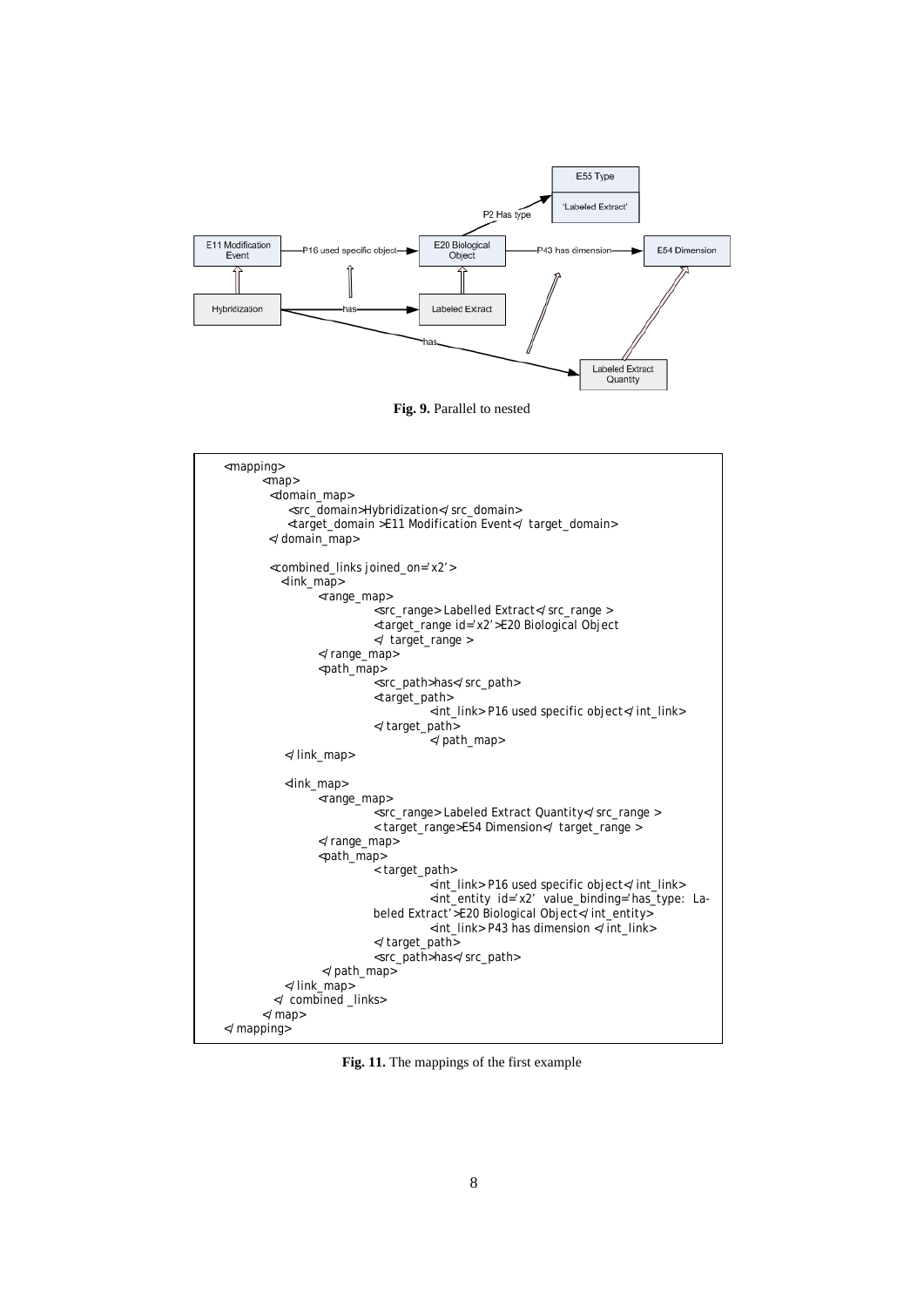## **Case 2. Compound Contraction**